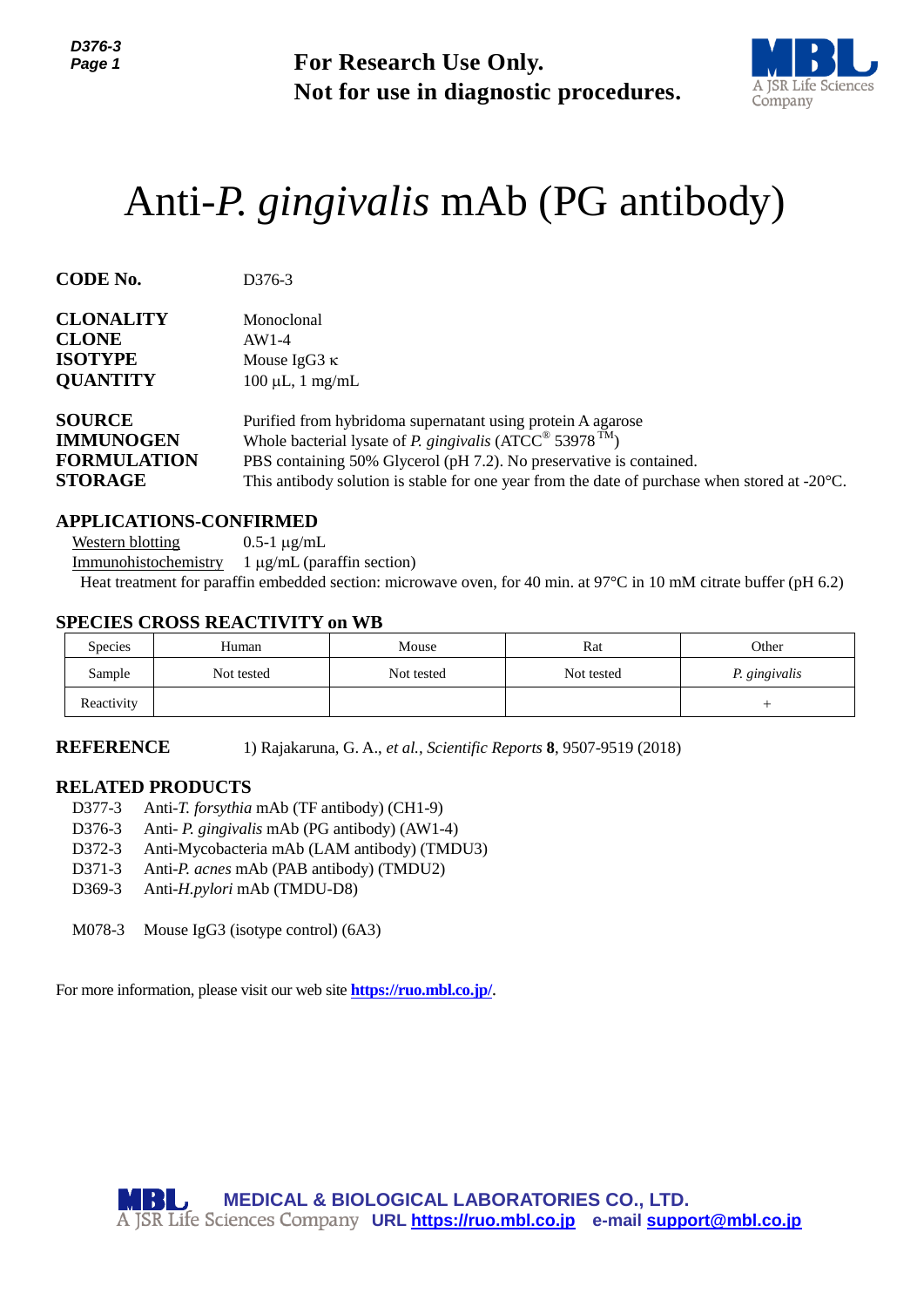# **SDS-PAGE & Western blotting**

- 1) Mix the sample with equal volume of Laemmli's sample buffer, then sonicate briefly (up to 10 sec.).
- 2) Boil the sample for 3 min. and centrifuge. Load 5  $\mu$ L (25  $\mu$ g) of the sample per lane in a 1-mm-thick SDS-polyacrylamide gel (12.5% acrylamide) for electrophoresis.
- 3) Blot the protein to a polyvinylidene difluoride (PVDF) membrane at 1 mA/cm<sup>2</sup> for 1 hr. in a semi-dry transfer system (Transfer Buffer: 25 mM Tris, 190 mM glycine, 20% methanol). See the manufacturer's manual for precise transfer procedure.
- 4) To reduce nonspecific binding, soak the membrane in 10% skimmed milk (in PBS, pH 7.2) overnight at 4°C.
- 5) Incubate the membrane with primary antibody diluted with 1% skimmed milk (in PBS, pH 7.2) as suggested in the **APPLICATIONS** for 1 hr. at room temperature. (The concentration of antibody will depend on the conditions.)
- 6) Wash the membrane with PBS-T [0.05% Tween-20 in PBS] (5 min. x 3 times).
- 7) Incubate the membrane with 1:10,000 of Anti-IgG (Mouse) pAb-HRP (MBL; code no. 330) diluted with 1% skimmed milk (in PBS, pH 7.2) for 1 hr. at room temperature.
- 8) Wash the membrane with PBS-T (5 min. x 3 times).
- 9) Wipe excess buffer on the membrane, and then incubate it with appropriate chemiluminescence reagent for 1 min.. Remove extra reagent from the membrane by dabbing with paper towel, and seal it in plastic wrap.
- 10) Expose to an X-ray film in a dark room for 5 min. Develop the film as usual. The condition for exposure and development may vary.

(Positive control for Western blotting; *P. gingivalis*)



## *Western blotting analysis of P. gingivalis*

Immunoblotted with Anti-*P. gingivalis* mAb (PG antibody) (D376-3)